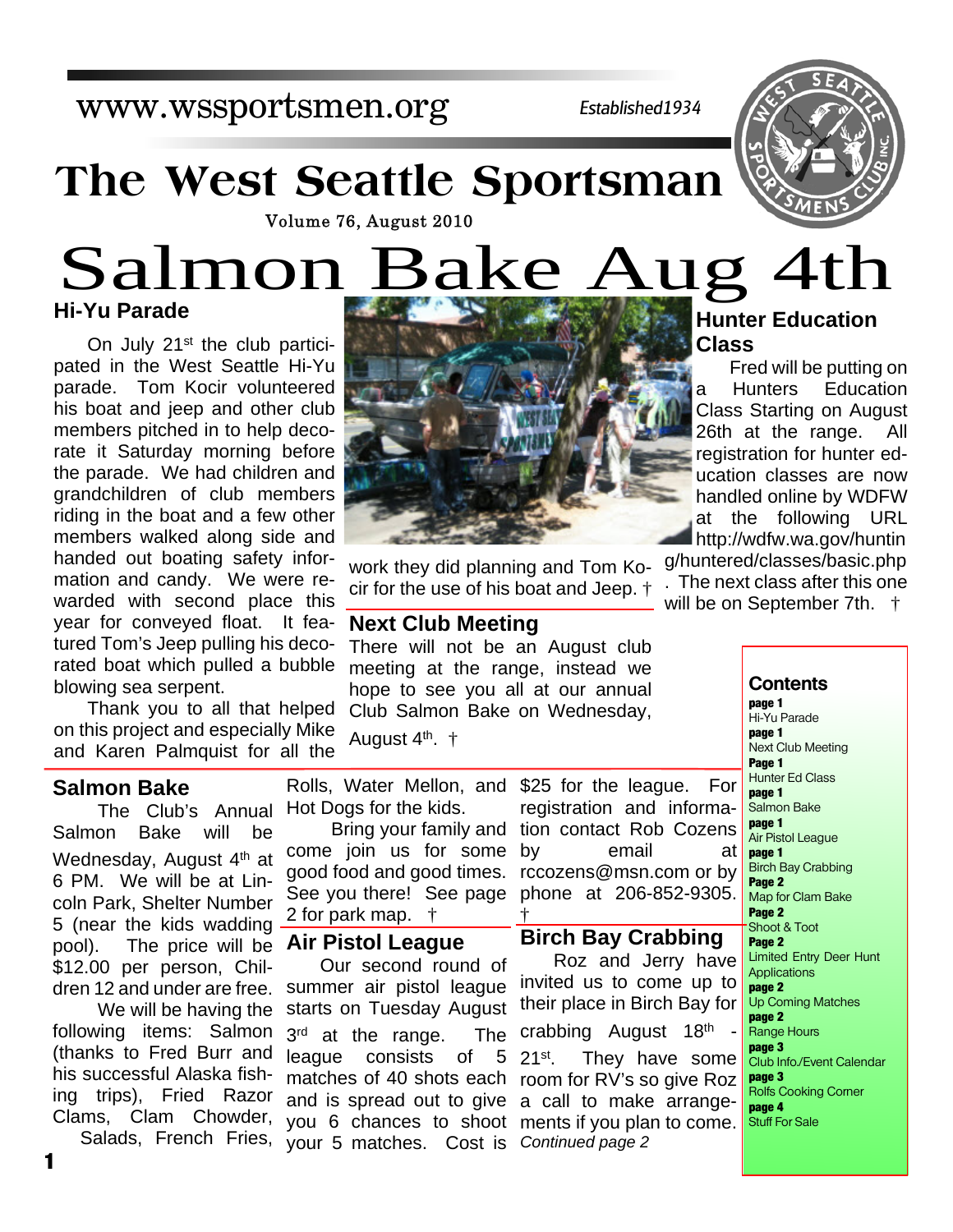

## **Okanogan County Limited-Entry Deer Hunt Applications due Aug. 18**

Hunters have until Aug. 18 to apply for an opportunity to hunt deer this fall on the 6,000- acre Charles and Mary Eder unit of the Scotch Creek Wildlife Area in northeastern Okanogan County.

Applications for the "limitedentry" deer hunt can be submitted on the Washington Department of Fish and Wildlife (WDFW) website at a structure at a structure  $\mathbf{a}$ 

http://wdfw.wa.gov/hunting/permit s/scotchcreek/ or by contacting the WDFW northcentral region office at (509) 754-4624 or WD-FW's Olympia headquarters at (360) 902-2515.

night, Aug. 18.

chosen for the hunt opportunity cense and the standard tags." uled Aug. 19. Winners of the available this year, six will be redrawing will receive access per- served for bowhunters, six for mits to the Charles and Mary Eder muzzleloaders and six for hunters Unit of the Scotch Creek Wildlife using modern firearms. Each hunt-Area near Oroville. The results of er will be allowed to take only one the drawing will be posted on WD- deer, as authorized by their gener-FW's website the last week of al hunting license. will receive an access permit and area are Sept. 1-24 for bowhuntduring a random drawing sched-August. Hunters who are drawn a boundary map in the mail.

provide quality hunting opportuni- hunters using modern firearms.  $\dagger$ ties in Washington," said Matt Monda, WDFW northcentral regional wildlife manager. "This

*Birch Bay Crabbing from page 1* Also the Northwestern Washington Fair will be going on then so we will probably pick a night to get some fair food and maybe see a grandstand show one night. †

#### **Shoot & Toot**

At our last club meeting we held our annual Shoot & Toot.

We had 4 entries in the Chili cooking contest this year and the winner was Gerard Zanolli.

In the shooting contest we shot at targets made up of playing cards. The object was to get the best porker hand in 5 shots. The winner was Karen Palmquist. Congratulations to both our chili champion and shooting contest *Continued on page 4*

The deadline to apply is mid- drawing is open to the general public without any additional fees Eighteen applicants will be beyond the cost of a hunting li-

Of the 18 access permits

 Deer-hunting seasons for the ers, Sept. 25 - Oct. 3 for muzzle-"This is part of our effort to loaders, and Oct. 16-24 for

|                   | Up coming Small bore & Air Matches | <b>Range Hours and Activity</b>            |                                         |
|-------------------|------------------------------------|--------------------------------------------|-----------------------------------------|
| Aug 20-22 Tacoma  |                                    | State Smallbore International Camp         | Monday - Small Bore - 6 PM, Tuesday -   |
| Sep 11 Puyallup   |                                    | State 4-H Championship                     | Summer Air Pistol League, - 6:30 PM     |
| Sep 11-12 Tacoma  |                                    | State Conventional Prone Championship      | Wednesday - Juniors - Call Fred Burr at |
| Sep 25-26 Tacoma  |                                    | Schützenfest / Outdoor Int'l Championship  | 206-935-4883 for information.           |
| Oct 30-31 Olympia |                                    | State Indoor Int'l 3-P Championship (West) | Cost: Adult members \$2.00, non-mem-    |
| Nov 20            | Puyallup                           | JORC (West)                                | bers $$4.00$ , Juniors $$1.00$ .        |
| Dec 4             | Olympia                            | JOARC (West)                               |                                         |

#### **2** www.wssportsmen.org The West Seattle Sportsman

Volume 76, August 2010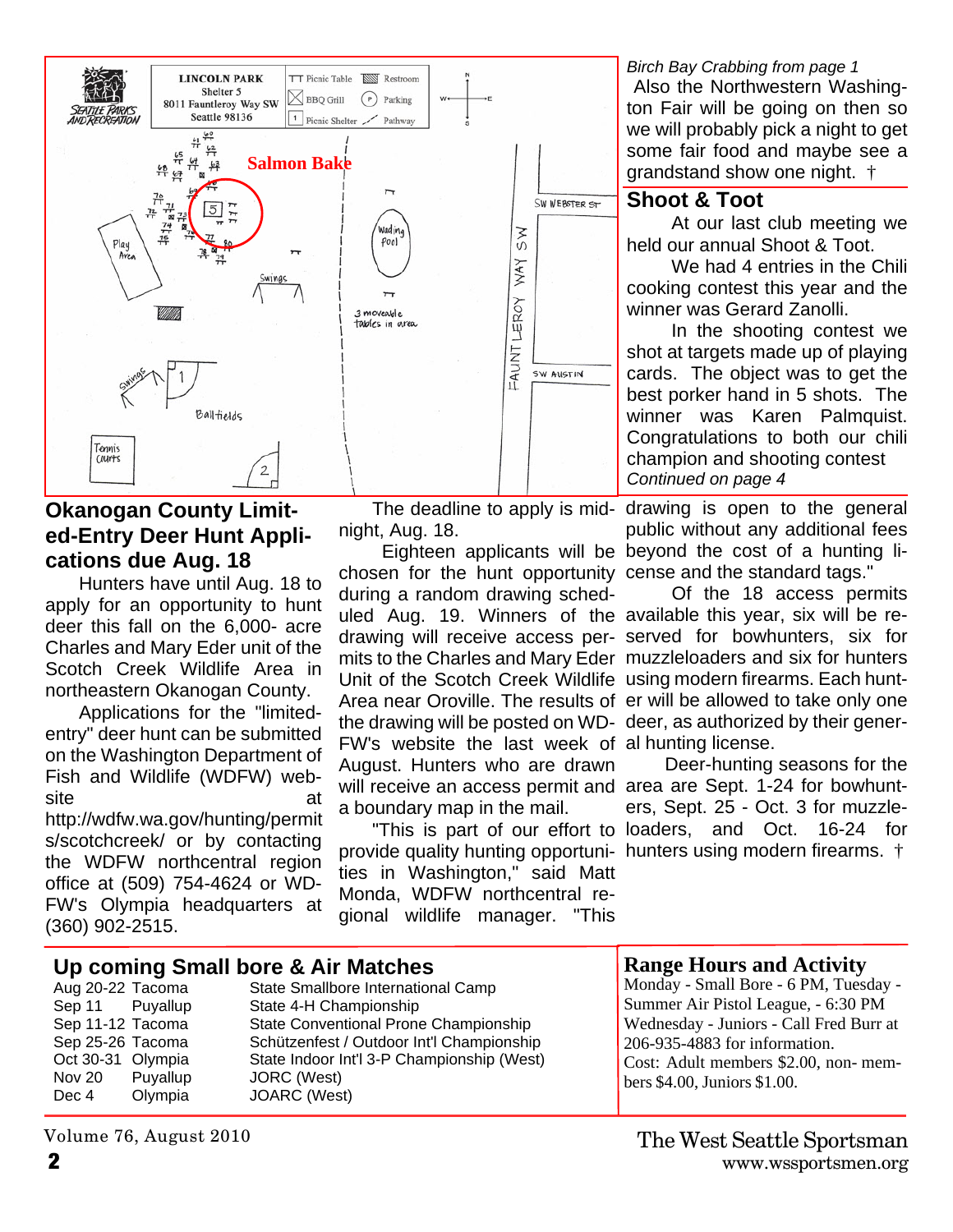### **The West Seattle Sportsmen's Club Sponsors of the Roger Dahl Rifle Training Range**

|                                                                                                                                                                                                                                                                                                                                                                                                                                                                                                                                                                                                                                                   | Sponsors of the Roger Dani Rille Training Range                                                                                                                                                                                                                                                                                                                                                                                                                                                                                                                                                                                                                                          |                                                                     |                                                                      |                                                                                                                                                                                                                                                                                                                                                                                                                                                           |  |  |
|---------------------------------------------------------------------------------------------------------------------------------------------------------------------------------------------------------------------------------------------------------------------------------------------------------------------------------------------------------------------------------------------------------------------------------------------------------------------------------------------------------------------------------------------------------------------------------------------------------------------------------------------------|------------------------------------------------------------------------------------------------------------------------------------------------------------------------------------------------------------------------------------------------------------------------------------------------------------------------------------------------------------------------------------------------------------------------------------------------------------------------------------------------------------------------------------------------------------------------------------------------------------------------------------------------------------------------------------------|---------------------------------------------------------------------|----------------------------------------------------------------------|-----------------------------------------------------------------------------------------------------------------------------------------------------------------------------------------------------------------------------------------------------------------------------------------------------------------------------------------------------------------------------------------------------------------------------------------------------------|--|--|
| <b>OFFICERS</b><br>President - Tony Olszewski<br>425-226-5643<br>Vice Pres. - Steve Loo<br>Secretary - Kristin Shamek<br>Treasurer - Jerry Mascio<br>206-719-3528<br>Rec. Sec. - Roz Mascio<br>206-719-3529                                                                                                                                                                                                                                                                                                                                                                                                                                       | <b>TRUSTEES</b><br>Greg Boyd<br>Fred Burr<br><b>Richard George</b>                                                                                                                                                                                                                                                                                                                                                                                                                                                                                                                                                                                                                       | 206-965-9629<br>206-935-4883<br>Contact us at: info@wssportsmen.org | Fred Burr<br>Ernie Frey<br><b>Frank Novito</b><br>Roz & Jerry Mascio | <b>LIFE TIME MEMBERS</b>                                                                                                                                                                                                                                                                                                                                                                                                                                  |  |  |
| Rolf's Cooking Corner<br><b>Dungeness</b><br><b>Crab Quesa-</b><br>dillas With Av-<br>ocado-Lime<br><b>Sauce</b><br>Serves 8<br><b>Avocado - Lime Sauce</b><br>1 ripe avocado, peeled and chopped<br>Juice of 1 lime<br>1 tablespoon lemon juice<br>1 cup sour cream<br>Quesadillas<br>8 ounces Dungeness crab meat<br>1 cup grated cheddar cheese<br>$\frac{1}{2}$ cup diced red bell pepper<br>1/4 cup chopped green onion                                                                                                                                                                                                                      | $\frac{1}{2}$ cup mayonnaise<br>1 teaspoon fresh lemon juice<br>8 flour tortillas, 8 inches in diameter<br>To prepare sauce: place the avoca-<br>do, lime juice, lemon juice, and sour<br>cream in blender and puree until<br>smooth. Refrigerate until ready to<br>serve.<br>To prepare the quesadillas: mix<br>together the crabmeat, cheese, bell<br>pepper, green onions, mayonnaise,<br>and lemon juice in large bowl. Lay<br>out 4 of the tortillas and spread even-<br>ly with the crab mixture. Top with the<br>remaining tortillas.<br>Warm a 10" or 12" cast iron skillet<br>over medium low heat. Place one<br>quesadillas in the skillet and cook for<br>Continued on Page 4 |                                                                     |                                                                      | <u>Events</u><br><b>Calendar</b><br>Aug 4 <sup>th</sup> - Salmon Bake<br>Aug 18th - 21 <sup>st</sup> - Crabbing at<br><b>Birch Bay</b><br>Aug 18th - Board Meeting<br>Sept 1 <sup>st</sup> - Club Meeting<br>Sept 22 <sup>nd</sup> - Board Meeting<br>If you have any ideas for pro-<br>grams to have at the club meet-<br>ings or any good outing ideas<br>let one of the Officers or Trust-<br>ees know. You may contact us<br>at: info@wssportsmen.org |  |  |
| <b>New</b>                                                                                                                                                                                                                                                                                                                                                                                                                                                                                                                                                                                                                                        | <b>MEMBERSHIP APPLICATION</b><br><b>WEST SEATTLE SPORTSMEN'S CLUB</b>                                                                                                                                                                                                                                                                                                                                                                                                                                                                                                                                                                                                                    |                                                                     |                                                                      | <b>Renewal</b><br>Date                                                                                                                                                                                                                                                                                                                                                                                                                                    |  |  |
| Washington, being interested in the<br>of<br>propagation and conservation of game birds, game animals, and fish in the State of Washington, do hereby apply<br>for membership in the WEST SEATTLE SPORTSMEN'S CLUB and tender herewith the sum of \$<br>payment of one year's dues.<br>"I solemnly swear that I will abide by the Constitution and By-Laws of the West Seattle Sportsmen's Club and<br>help in its up-building and I will not willfully disobey the Game Laws wherever I fish or hunt. I will always be<br>a true sportsman both in the field and to my brother members at all times.<br>If you would like to<br>receive the Club |                                                                                                                                                                                                                                                                                                                                                                                                                                                                                                                                                                                                                                                                                          |                                                                     |                                                                      |                                                                                                                                                                                                                                                                                                                                                                                                                                                           |  |  |
|                                                                                                                                                                                                                                                                                                                                                                                                                                                                                                                                                                                                                                                   |                                                                                                                                                                                                                                                                                                                                                                                                                                                                                                                                                                                                                                                                                          |                                                                     | newsletter by email<br>check here.                                   |                                                                                                                                                                                                                                                                                                                                                                                                                                                           |  |  |
| (New Only)                                                                                                                                                                                                                                                                                                                                                                                                                                                                                                                                                                                                                                        |                                                                                                                                                                                                                                                                                                                                                                                                                                                                                                                                                                                                                                                                                          |                                                                     |                                                                      |                                                                                                                                                                                                                                                                                                                                                                                                                                                           |  |  |
| The West Seattle Sportsman                                                                                                                                                                                                                                                                                                                                                                                                                                                                                                                                                                                                                        |                                                                                                                                                                                                                                                                                                                                                                                                                                                                                                                                                                                                                                                                                          |                                                                     |                                                                      | Volume 76, August 2010                                                                                                                                                                                                                                                                                                                                                                                                                                    |  |  |